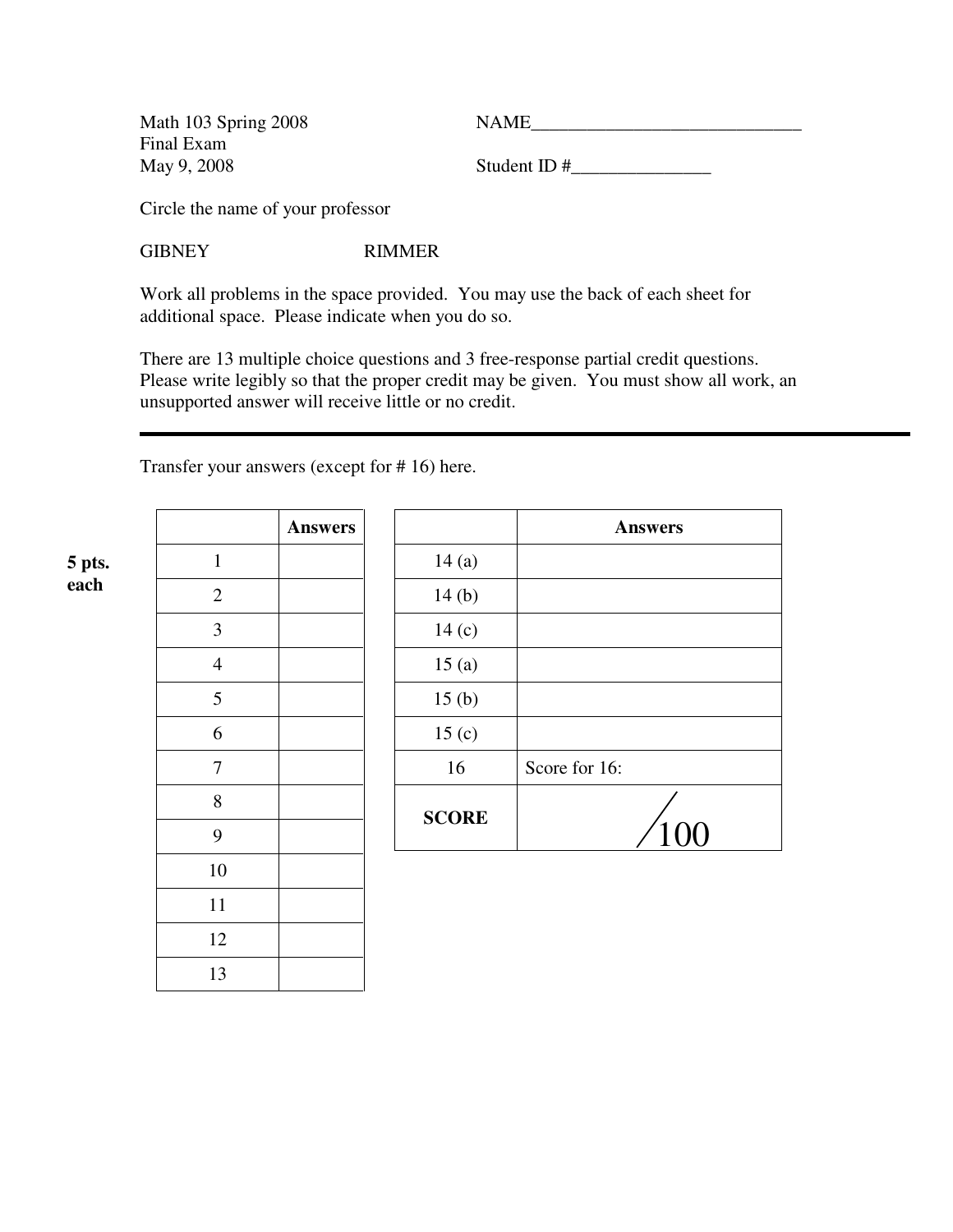- 1. For what values of x does the function  $f(x) = x^3 9x^2 120x + 6$  have a local minimum?
- (c) 3 (d)  $-4$  (e)  $-10$ (a)  $10$ (b)  $4$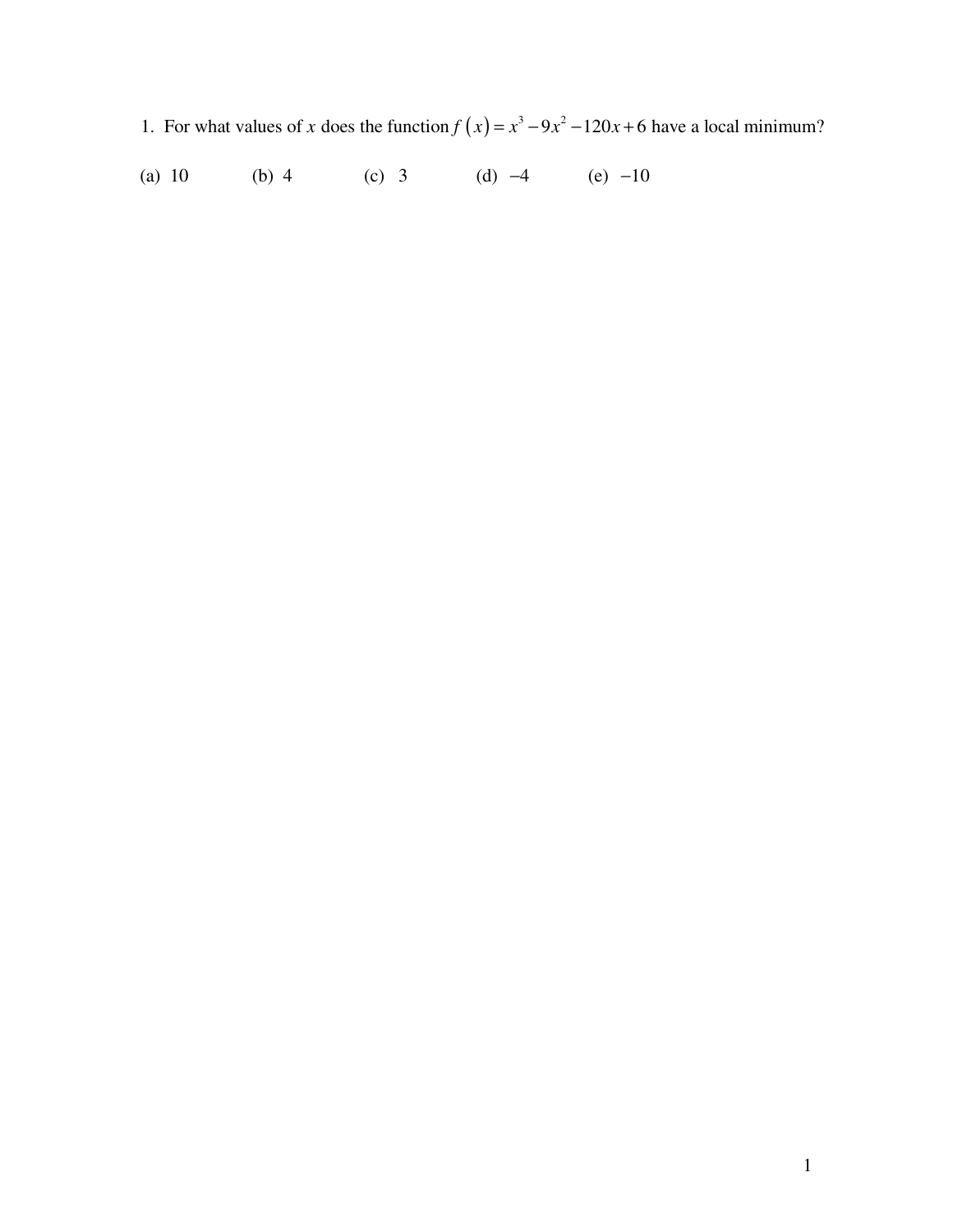2. Evaluate 
$$
\int_{0}^{\frac{\pi}{4}} \sin x dx + \int_{-\frac{\pi}{4}}^{0} \cos x dx
$$
.  
\n(a)  $-\sqrt{2}$  (b)  $-1$  (c) 0 (d) 1 (e)  $\sqrt{2}$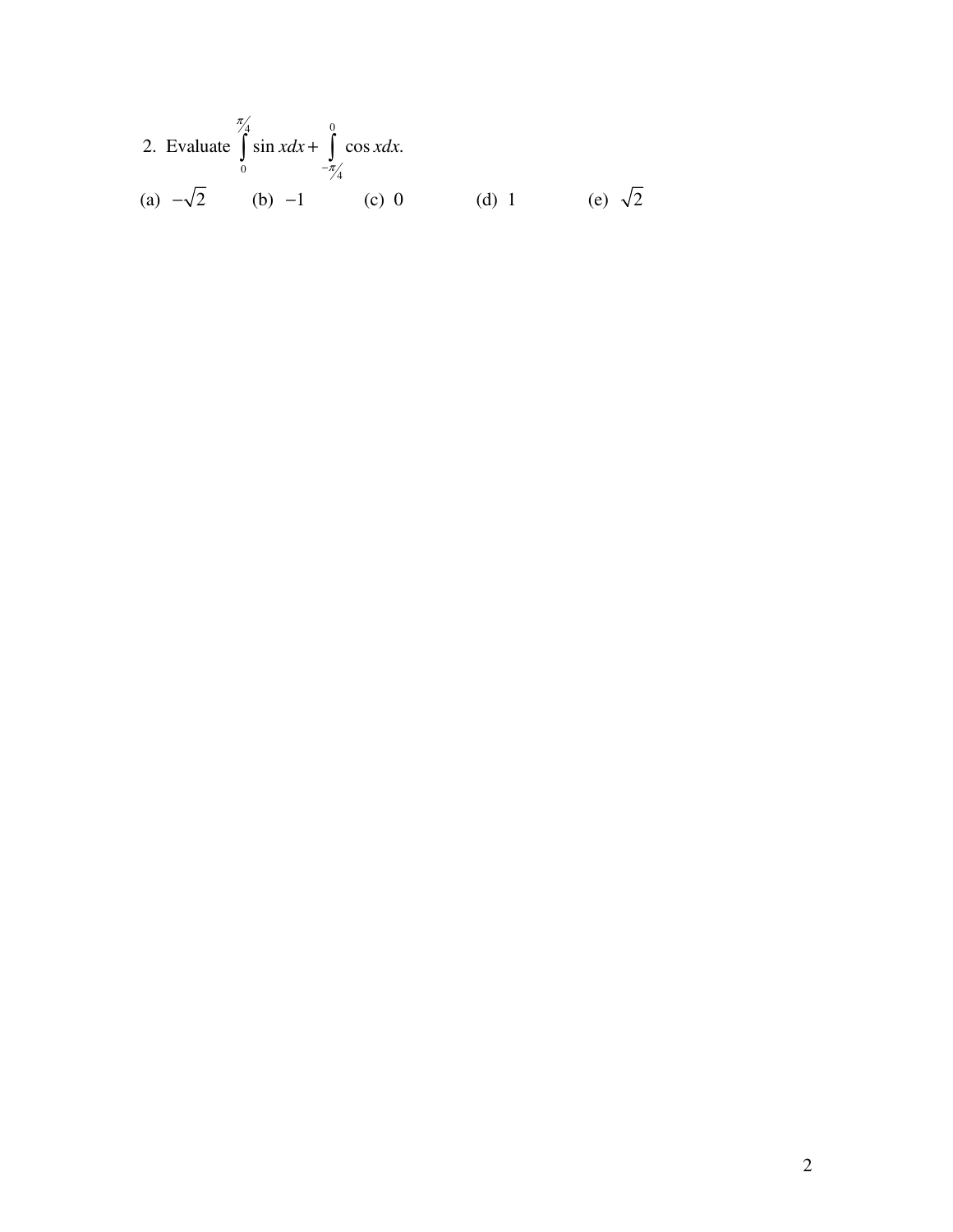3. Let 
$$
f(x) = \begin{cases} ax^3 - 6x, & \text{if } x \le 1 \\ bx^2 + 4, & \text{if } x > 1 \end{cases}
$$

If the  $f(x)$  is differentiable, then  $a =$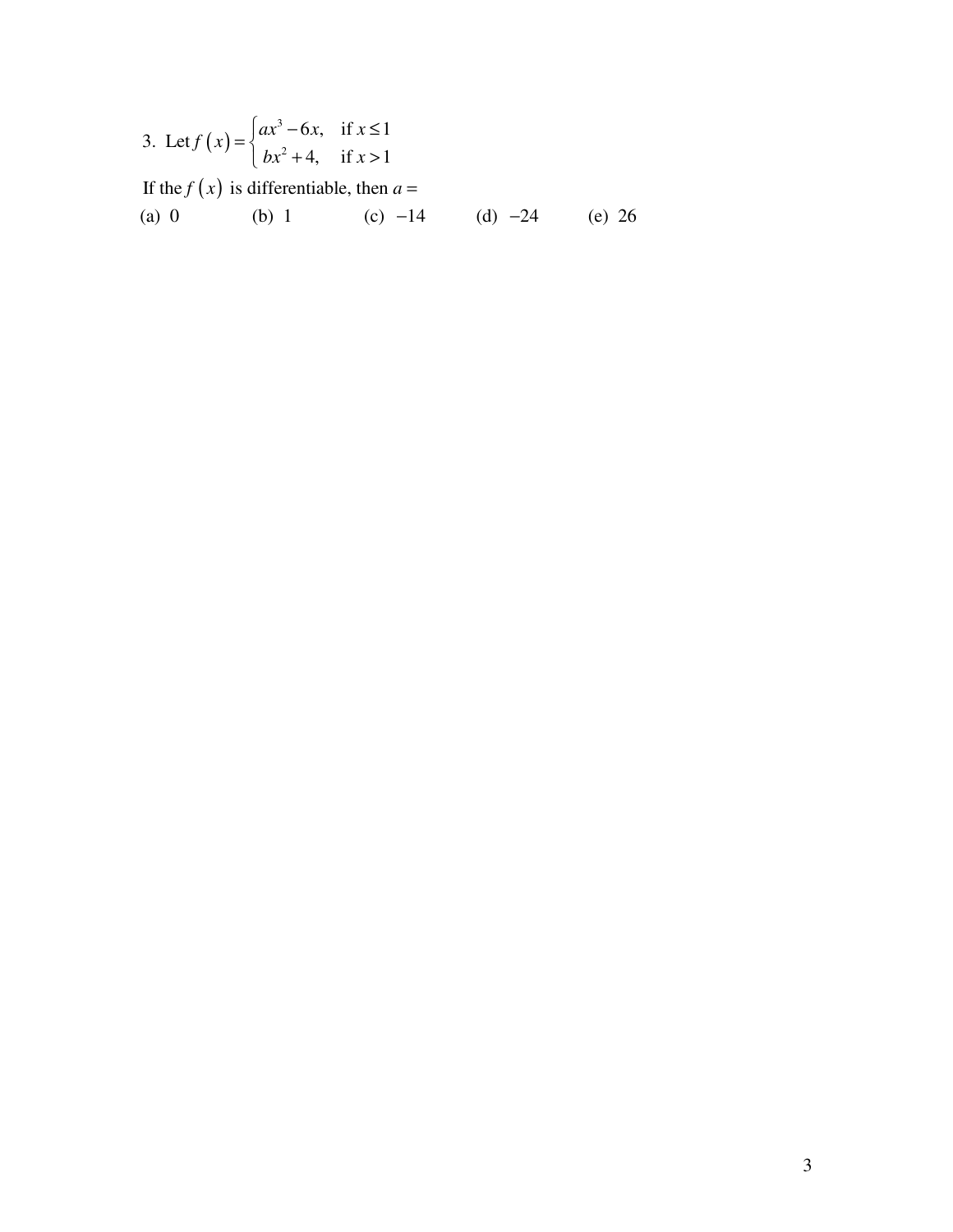4. Find a positive value *c* , for *x*, that satisfies the conclusion of the Mean Value Theorem for  $f(x) = 3x^2 - 5x + 1$  on the interval [2,5].

(a) 1 (b) 
$$
\frac{13}{6}
$$
 (c)  $\frac{11}{6}$  (d)  $\frac{23}{6}$  (e)  $\frac{7}{2}$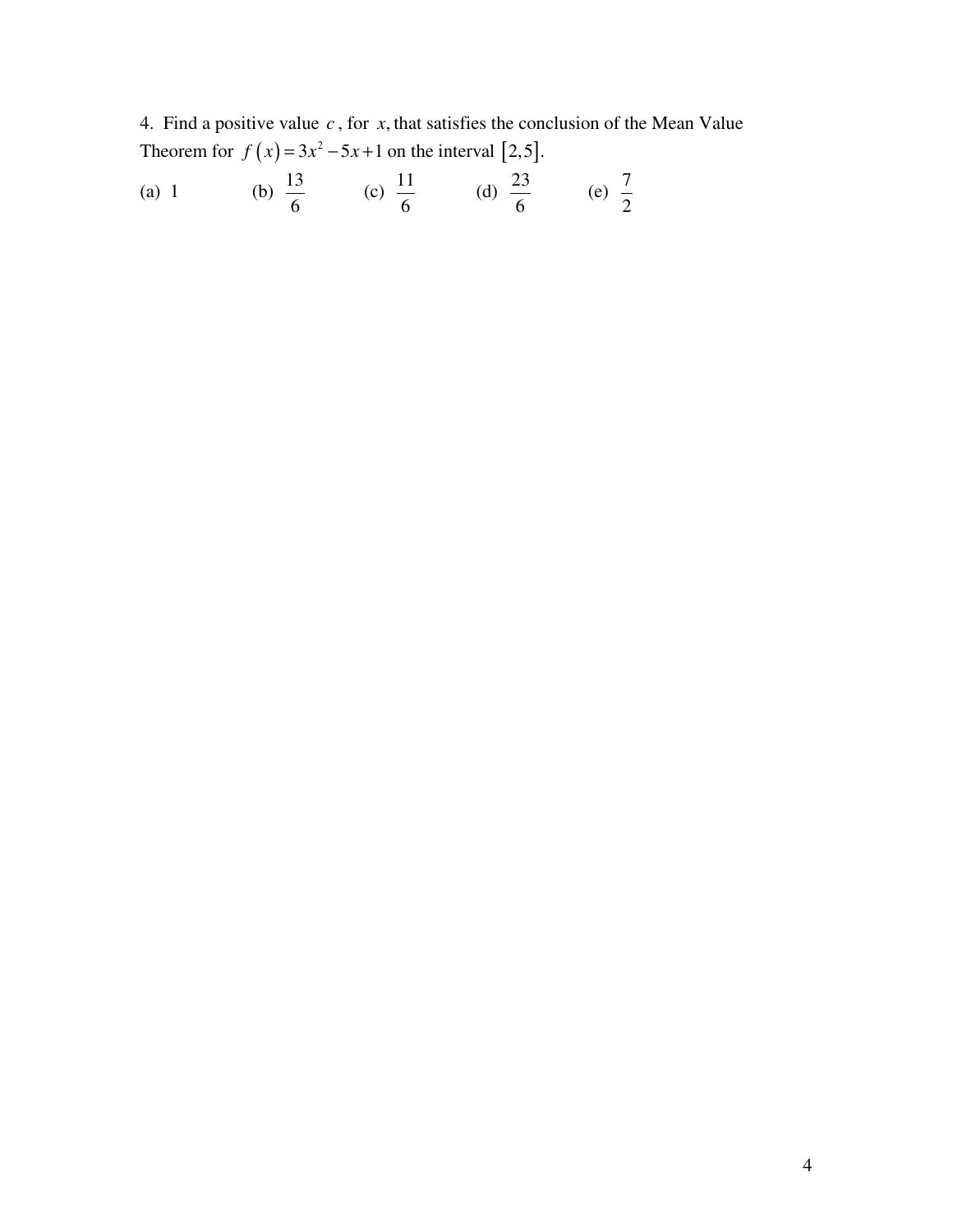5. Given  $f(x) = 2x^2 - 7x - 10$ , find the absolute minimum of  $f(x)$  on  $[-1,3]$ . (a)  $-1$  (b)  $\frac{-129}{0}$ 8  $\frac{-129}{2}$  (c) -13 (d)  $\frac{7}{4}$ 4  $(e) -20$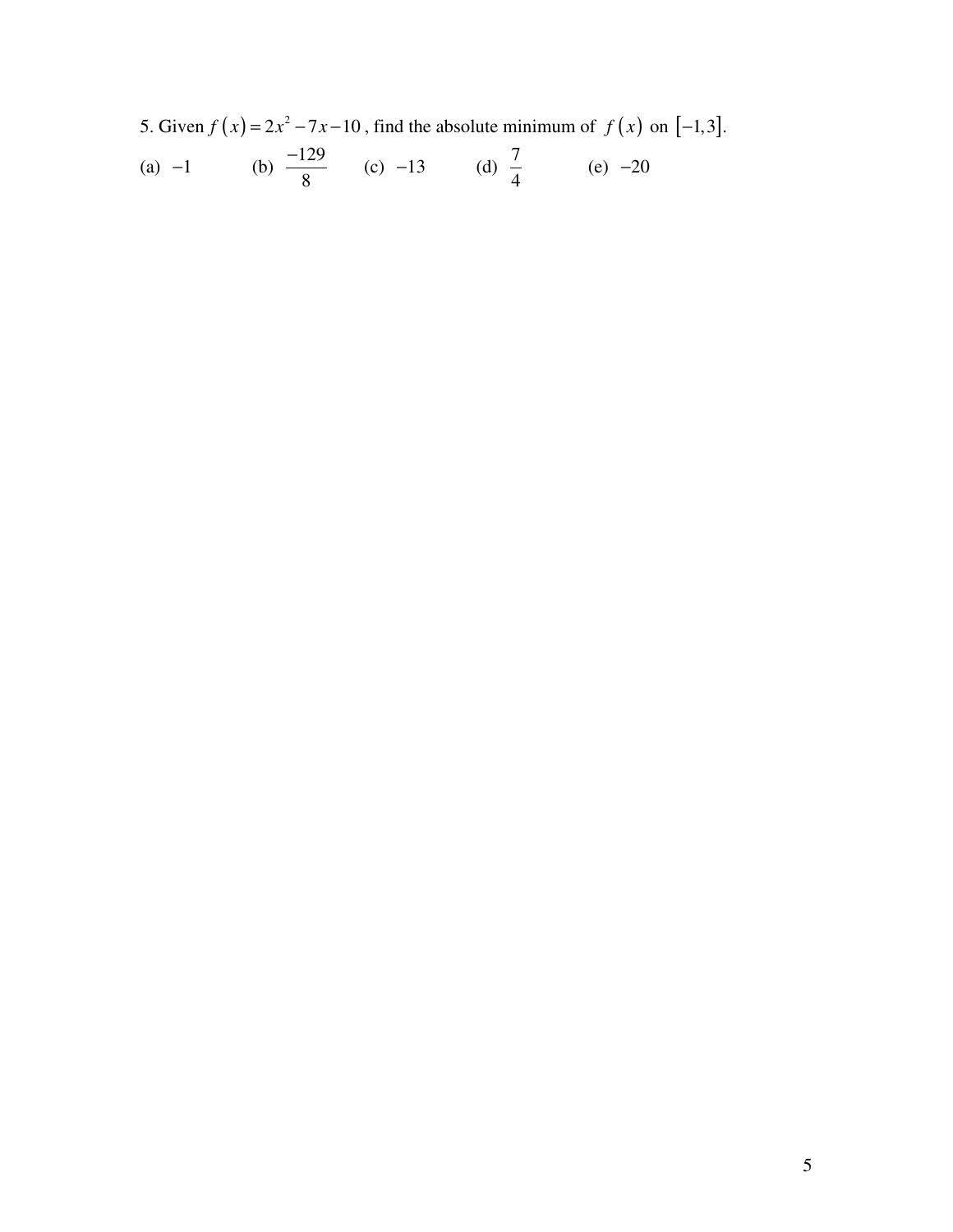6. Find the equation of the tangent line to  $9x^2 + 16y^2 = 52$  through  $(2, -1)$ .

- (a)  $-9x+8y-26=0$  <br> (b)  $9x-8y-26=0$  <br> (c)  $9x-8y-106=0$ (d)  $8x+9y-17=0$  (e)  $9x+16y-2=0$
-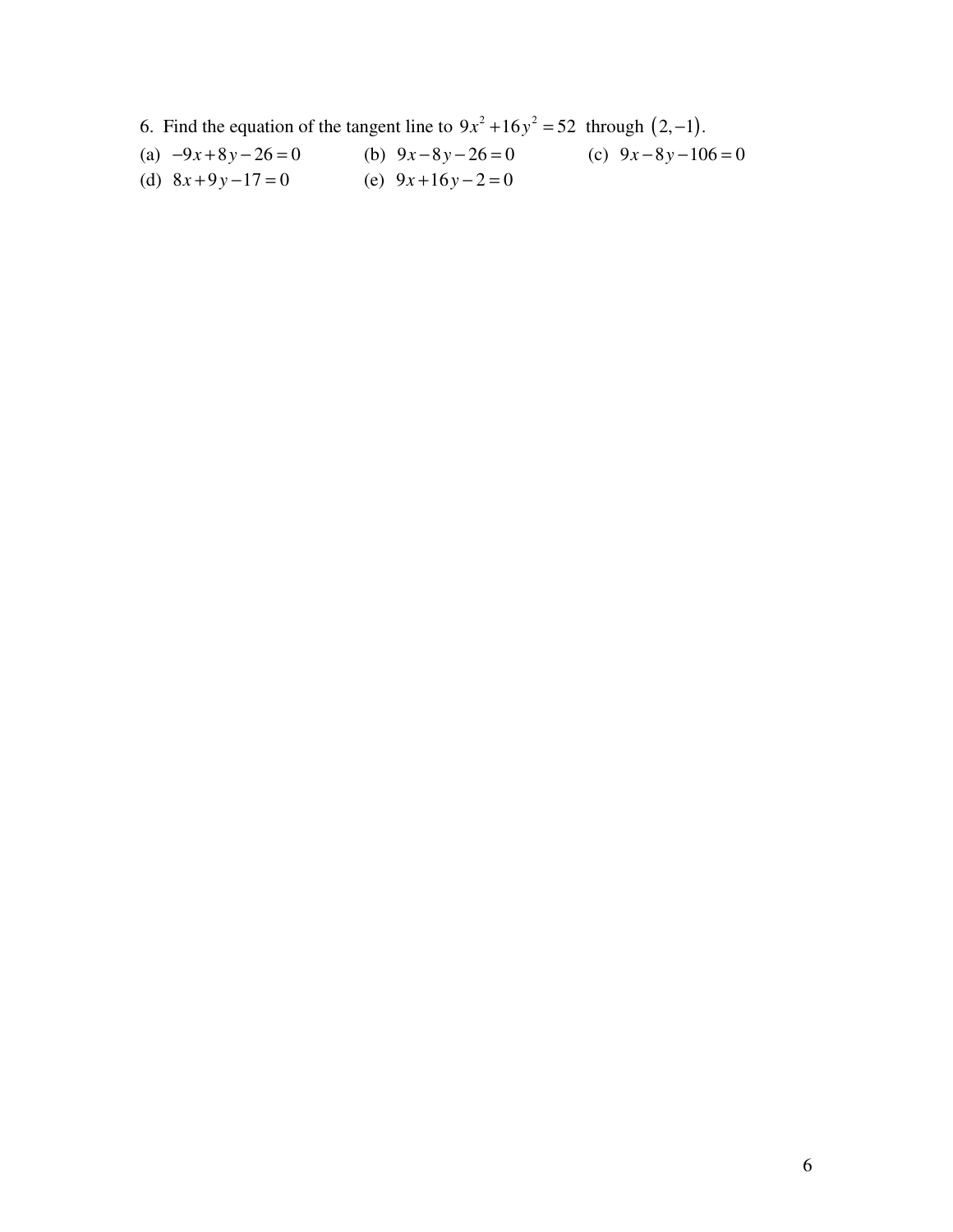7. Let 
$$
F(x) = \int_{0}^{2x} \sin^2 t dt
$$
. Find  $F'\left(\frac{\pi}{6}\right)$ .  
\n(a)  $\frac{-1}{2}$  (b)  $\frac{1}{2}$  (c)  $\frac{1}{4}$  (d)  $\frac{3}{2}$  (e)  $\frac{3}{4}$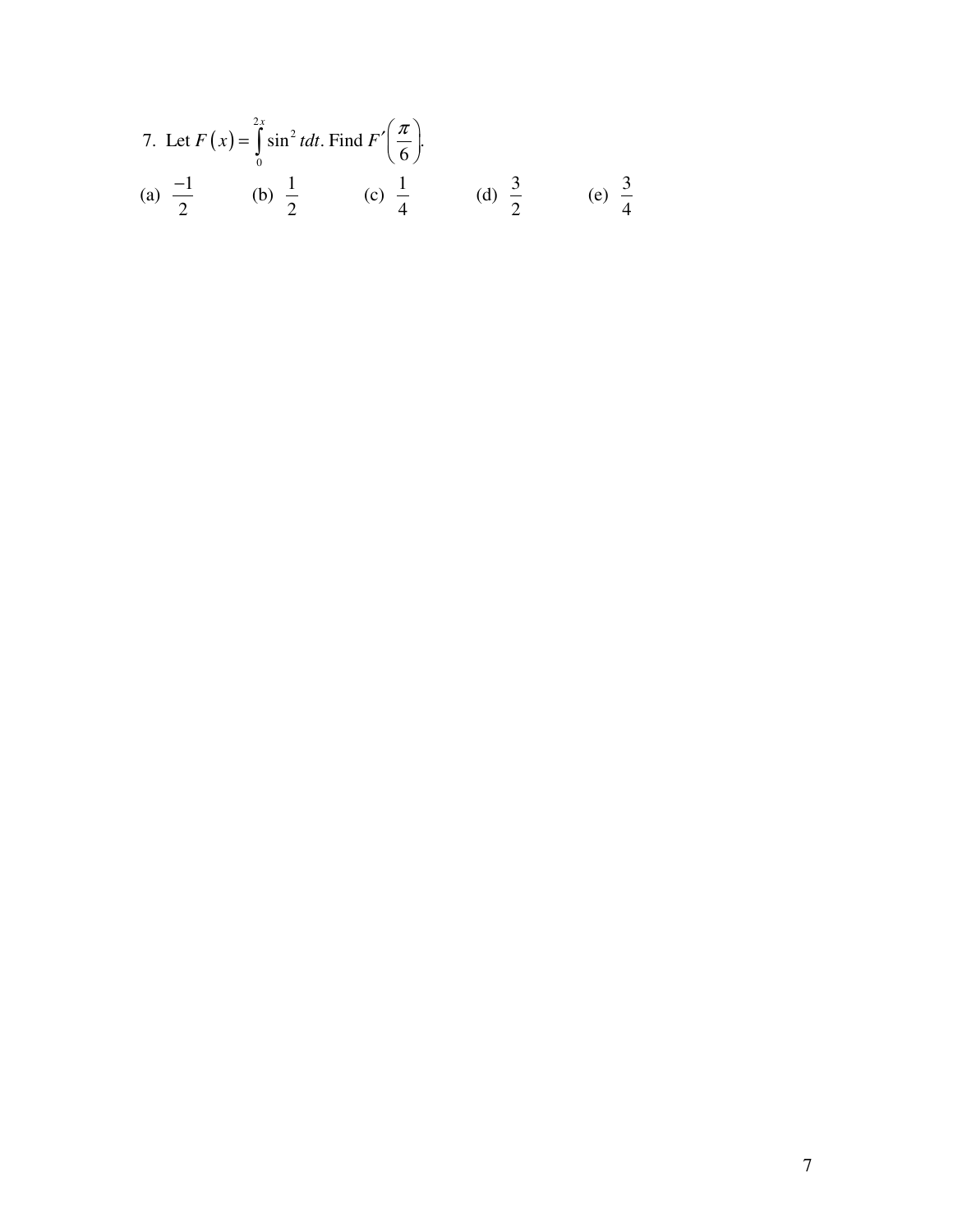8. Given  $f$  and  $g$  are differentiable functions and

$$
f(a) = -4 \quad g(a) = c \quad f(c) = 15 \quad g(c) = 10
$$
  
\n
$$
f'(a) = 8 \quad g'(a) = b \quad f'(c) = 6 \quad g'(c) = 5
$$
  
\nIf  $h(x) = f(g(x))$ , find  $h'(a)$   
\n(a) 6b \t(b) 8b \t(c) -4b \t(d) 80 \t(e) 15b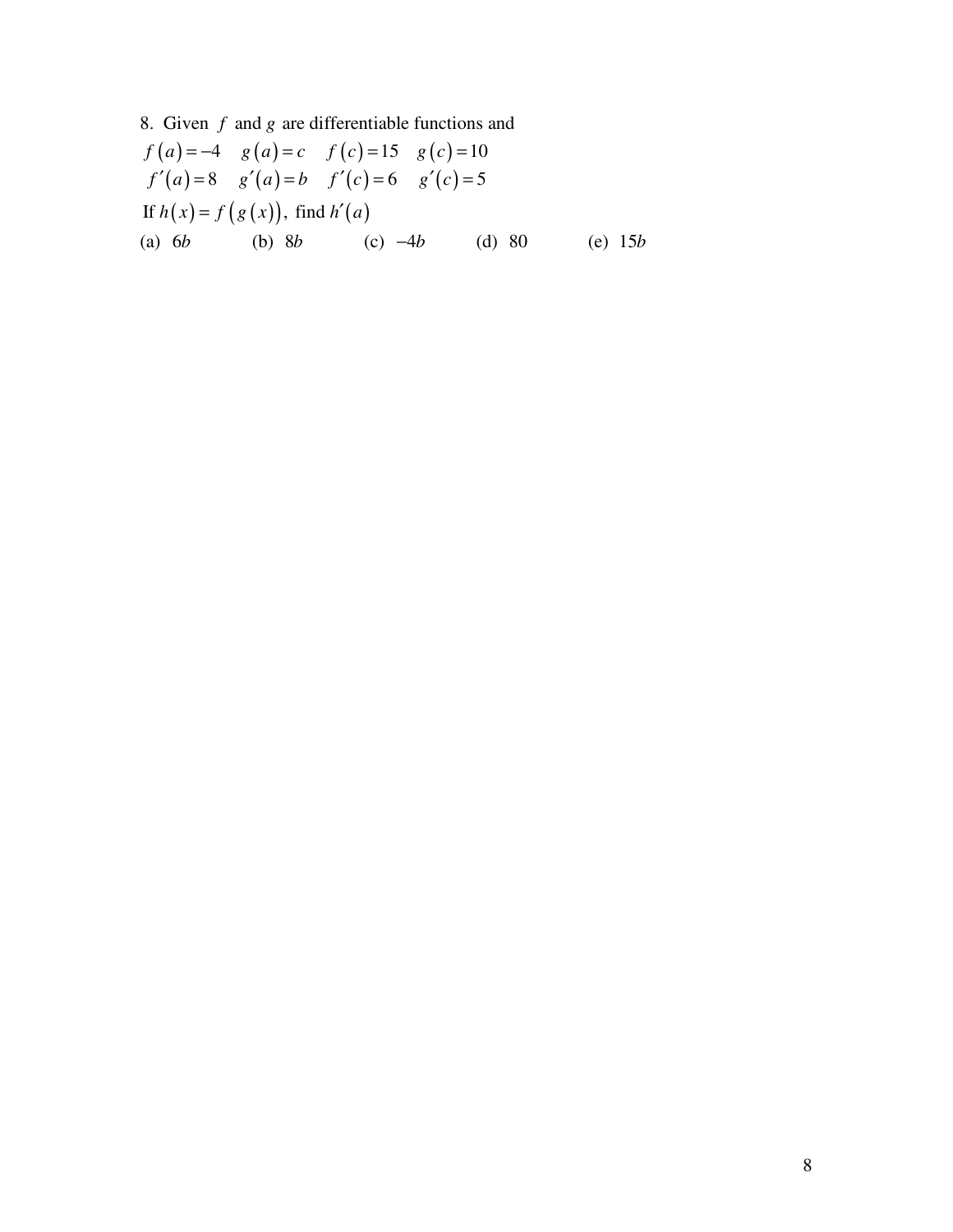9. The area of the region enclosed by the graph of  $y = x^2 + 1$  and the line  $y = 5$  is

(a) 
$$
\frac{14}{3}
$$
 (b)  $\frac{16}{3}$  (c)  $\frac{28}{3}$  (d)  $\frac{32}{3}$  (e)  $8\pi$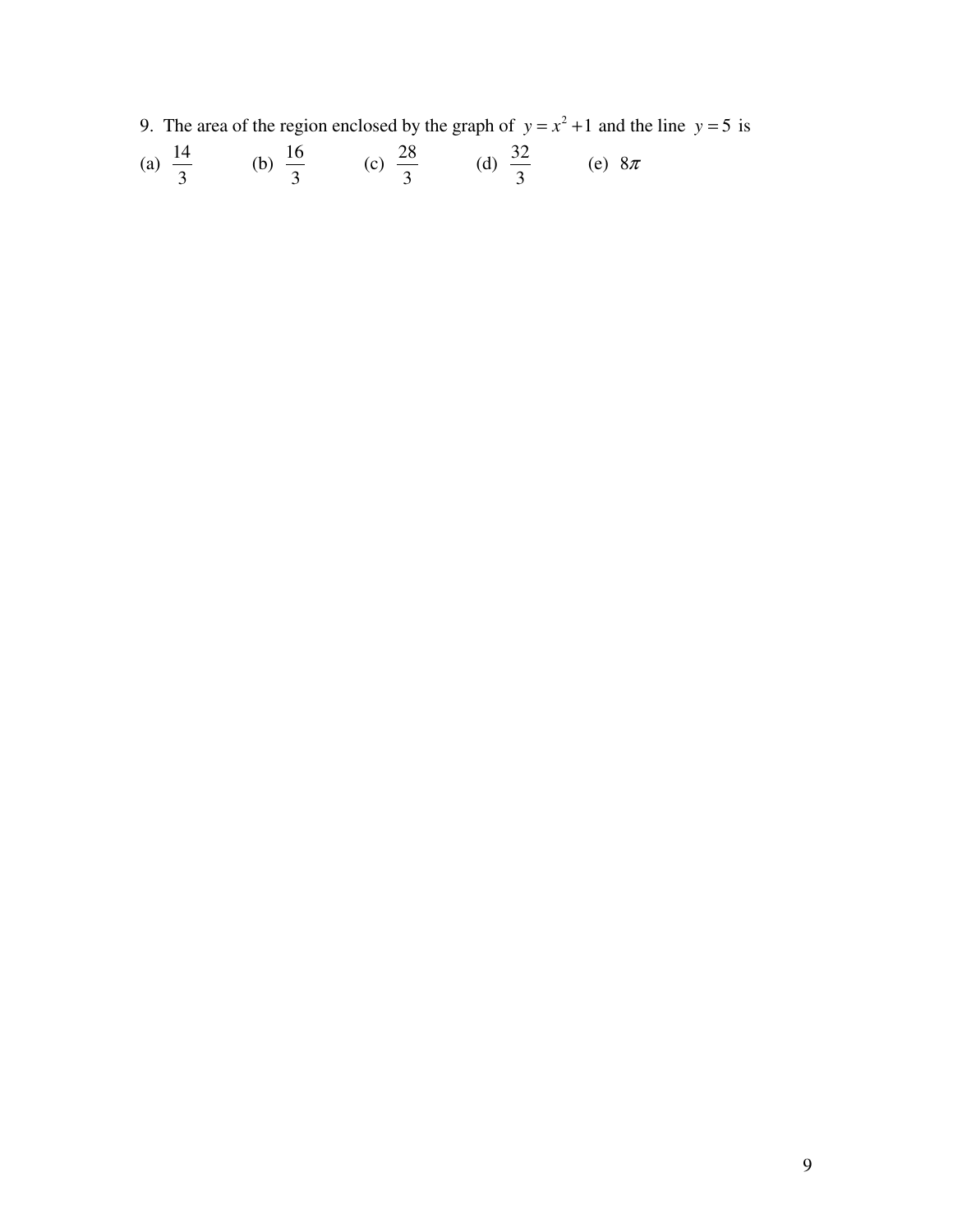10. The graph of  $f'$ , the derivative of  $f$ , is shown in the figure below. Which of the following describes all relative extrema of  $f$  on the open interval  $(a,b)$ ?



- (a) One local maximum and two local minima
- (b) Two local maxima and one local minimum
- (c) Three local maxima and one local minimum
- (d) One local maximum and three local minima
- (e) Three local maxima and two local minima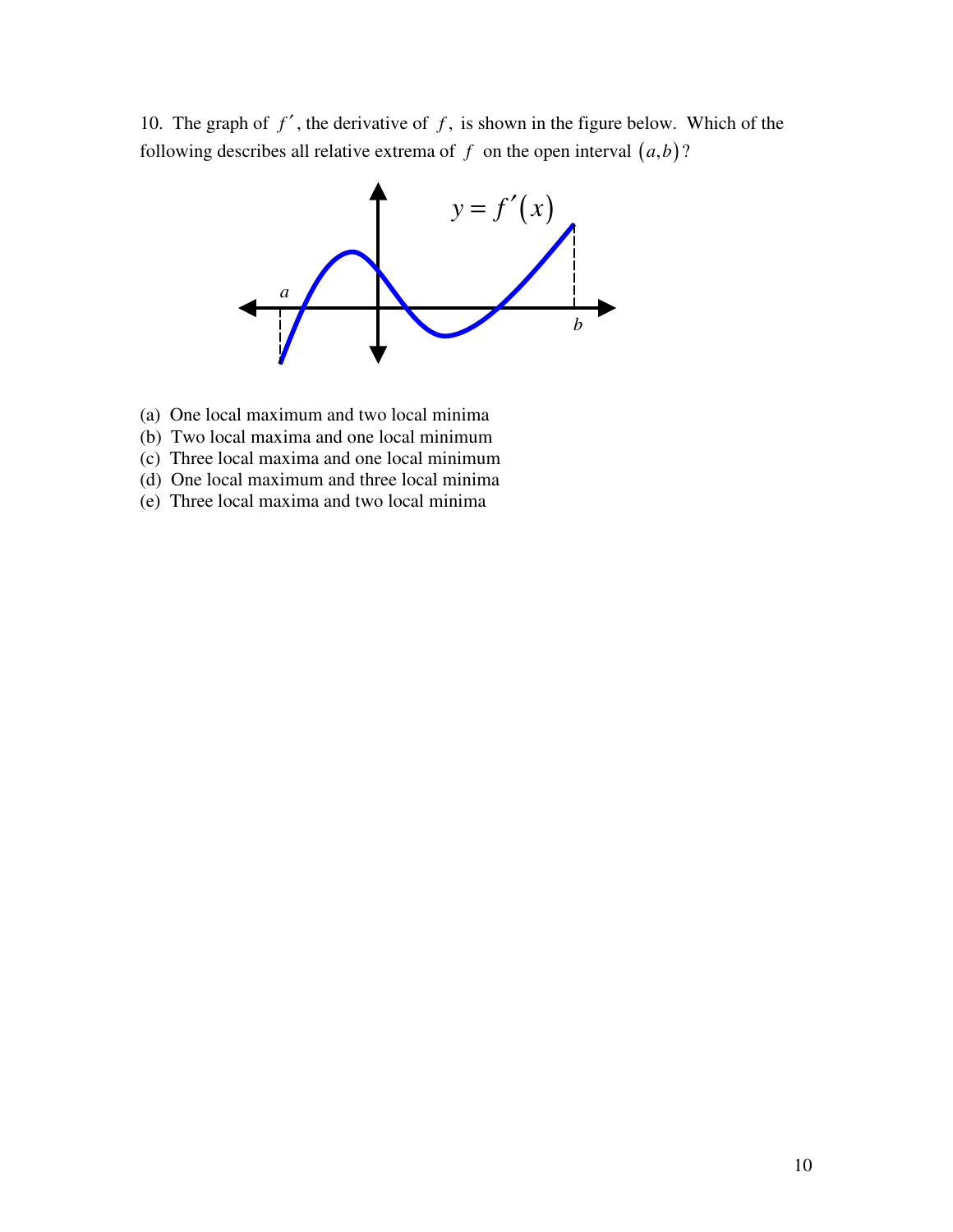11. Let *f* be a continuous function on the closed interval  $[-3, 6]$ . If  $f(-3) = -1$  and  $f(6) = 3$ , then the Intermediate Value Theorem guarantees that (a)  $f(0) = 0$ 

- (b)  $f'(c) = \frac{4}{2}$ 9  $f'(c) = \frac{4}{5}$  for at least one *c* between −3 and 6
- (c)  $-1 \le f(x) \le 3$  for all x between -3 and 6
- (d)  $f(c) = 1$  for at least one *c* between  $-3$  and 6
- (e)  $f(c) = 0$  for at least one *c* between −1 and 3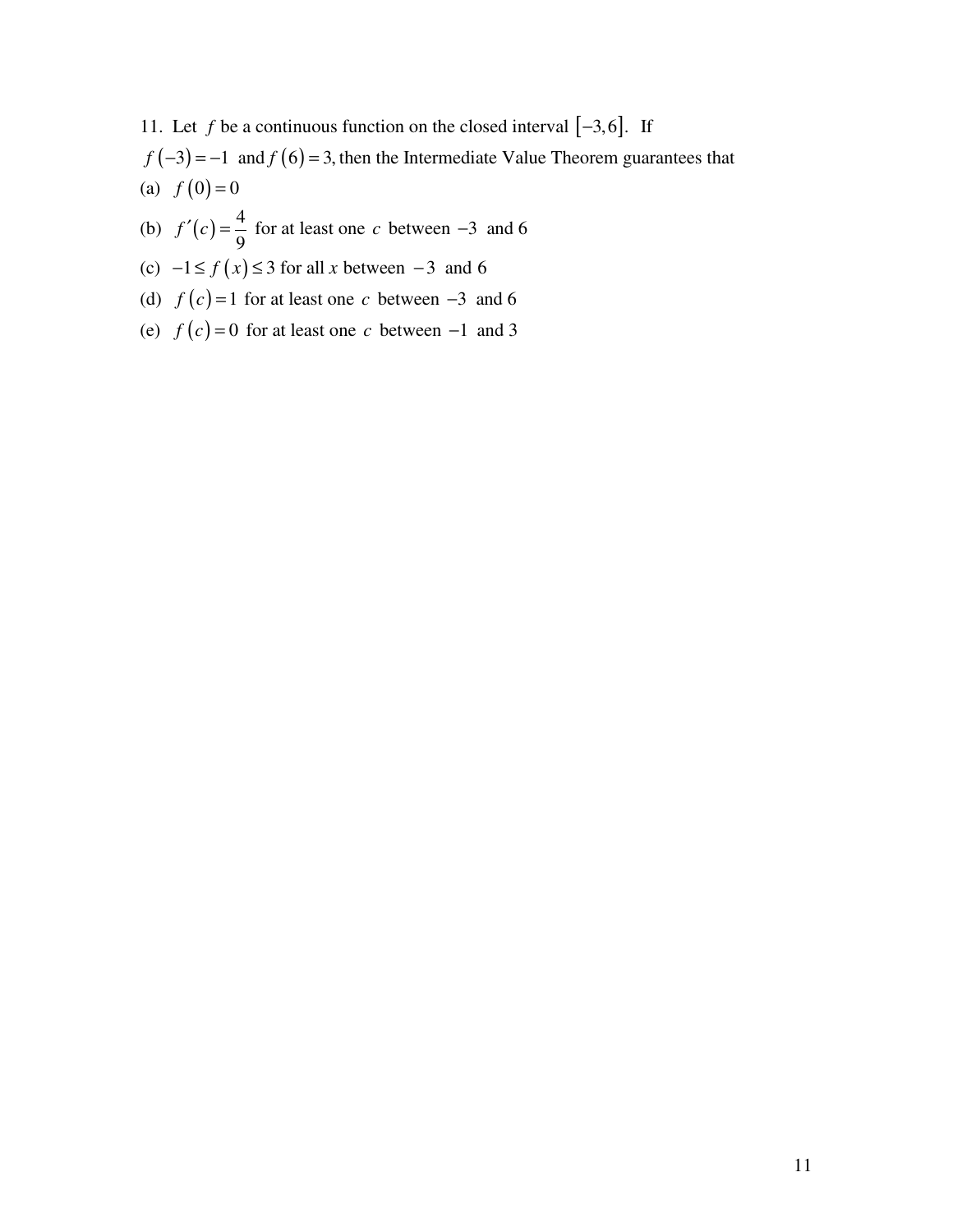12. Evaluate 
$$
\int_{-1}^{3} \sqrt{3+2x} \, dx
$$
.  
\n(a)  $\frac{8}{3}$  (b)  $\frac{7}{3}$  (c)  $\frac{16}{3}$  (d)  $\frac{26}{3}$  (e)  $\frac{52}{3}$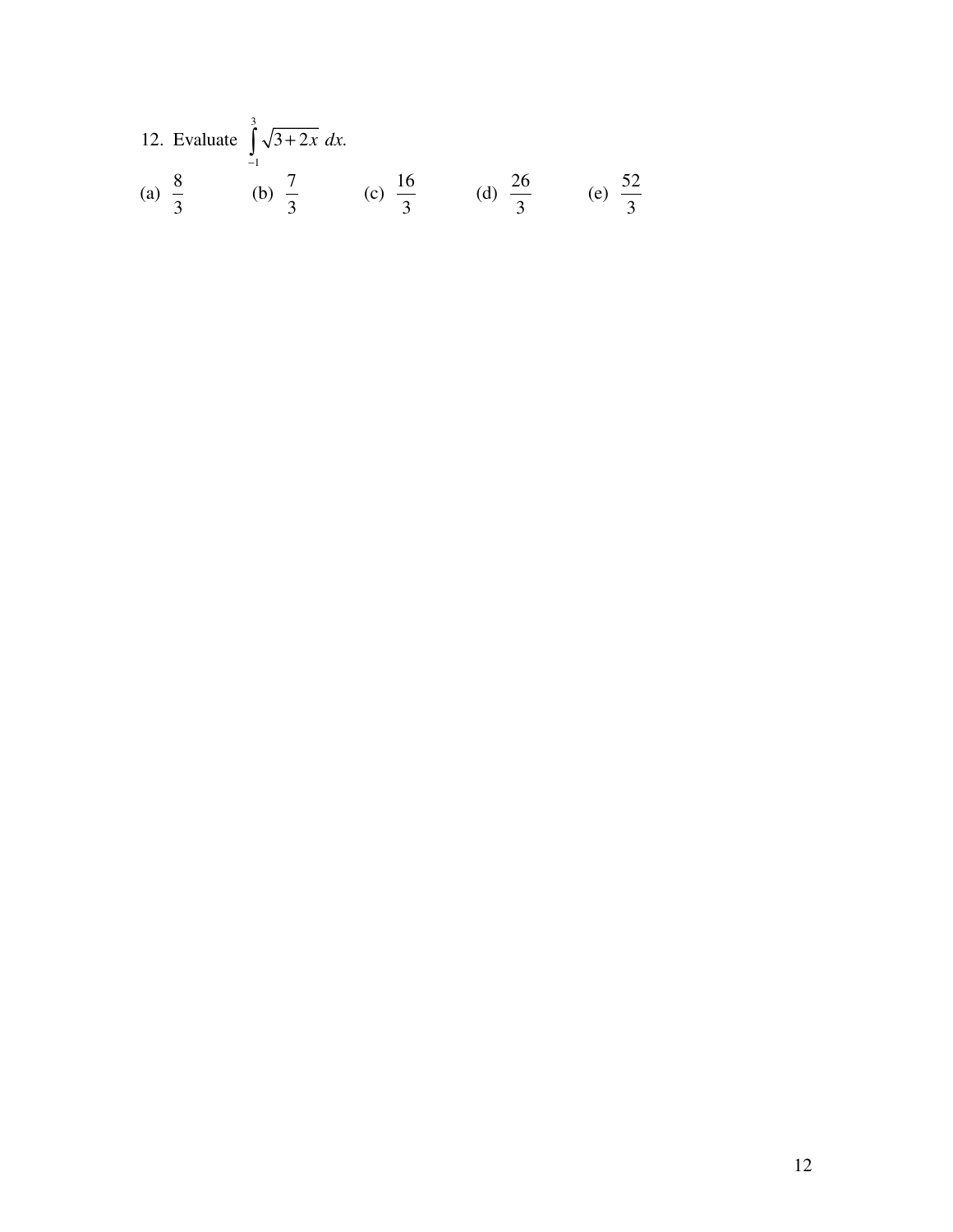13. The sale price an item is  $p = 800 - 35x$  dollars and the total manufacturing cost is  $2x^3 - 140x^2 + 2600x + 10000$  dollars, where *x* is the number of items. What number of items should be manufactured in order to maximize the manufacturer's total profit?<br>(a) 35 (b) 25 (c) 10 (d) 15 (e) 20 (b) 25 (c) 10 (d) 15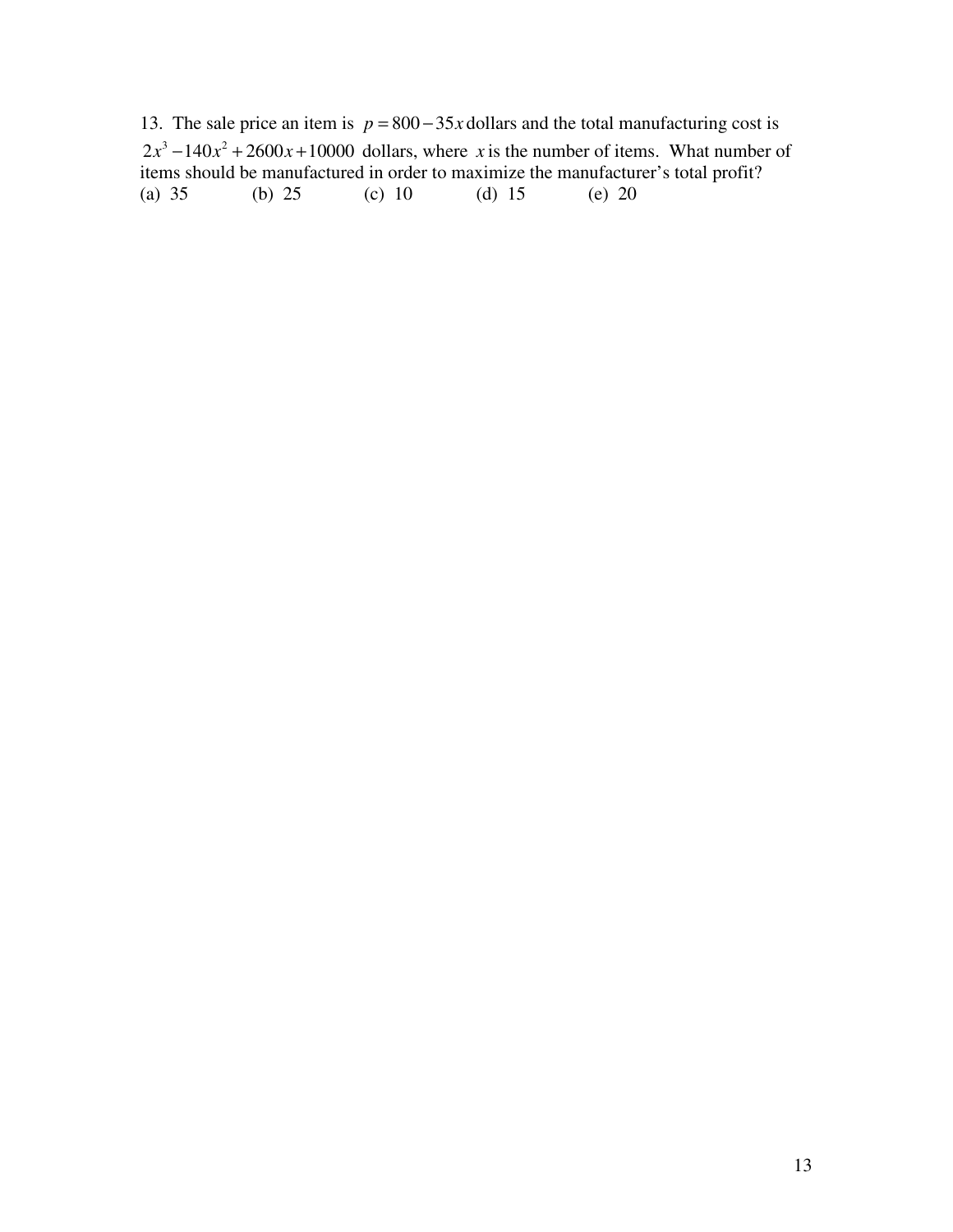14. An object moves along a horizontal line with velocity  $v(t) = t^2 - 8t + 7$ ,

(measured in  $\frac{m}{\text{sec}}$ )

(a) Write a polynomial expression for the position of the particle at any time  $t \ge 0$  if the initial position of the particle is at 4 m.

(b) At what time(s) is the particle changing direction?

(c) Find the total distance traveled by the particle from time  $t = 0$  to  $t = 4$ .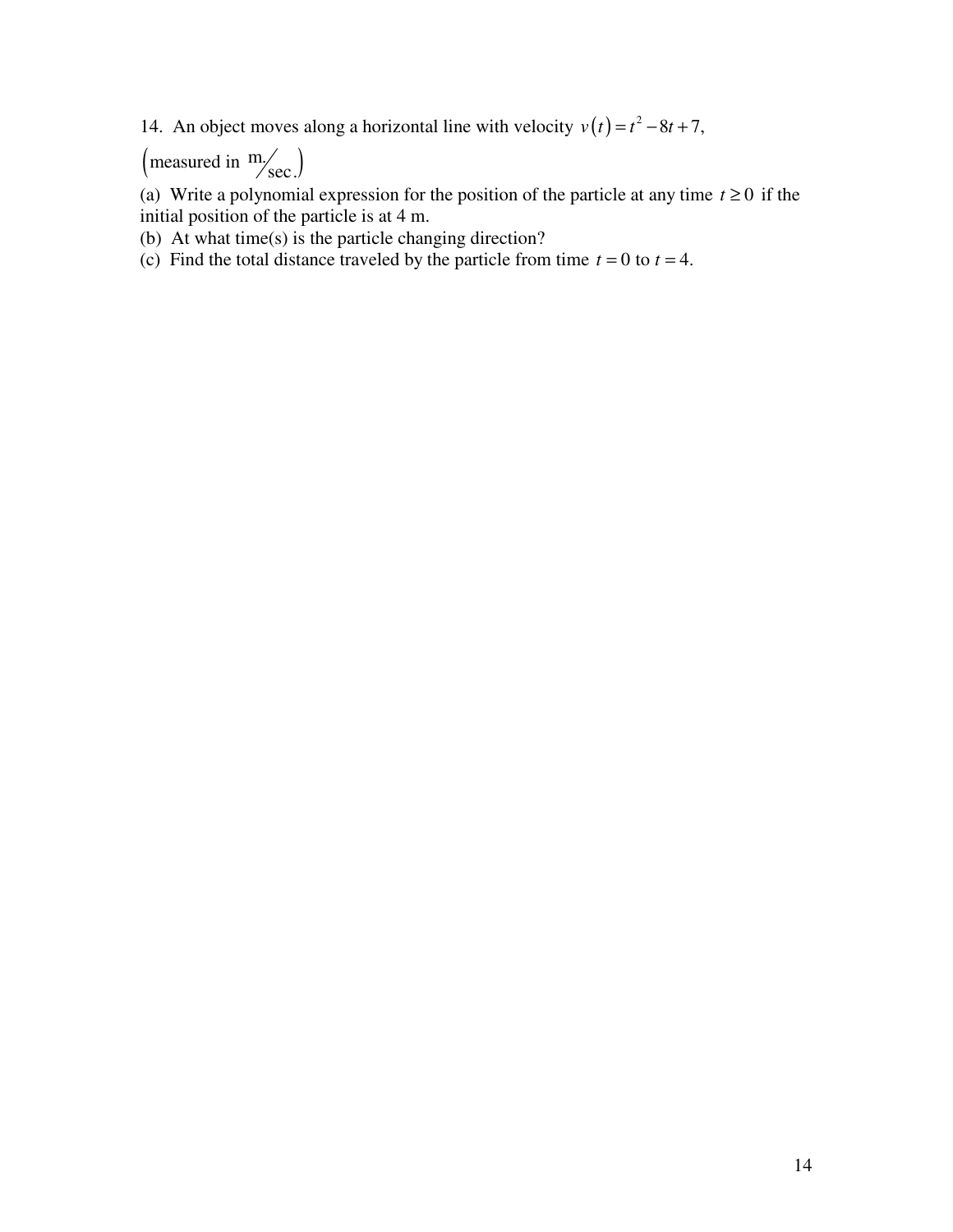15. Water is draining at the rate of  $48\pi$  ft.<sup>3</sup>/sec. from the vertex at the bottom of a

conical tank whose diameter at its base is 40 feet and whose height is 60 feet. (a) Find an expression for the volume of water in the tank in terms of its radius at the surface of the water.

(b) At what rate is the radius of the water in the tank shrinking when the radius is 16 feet?

(c) How fast is the height of water in the tank dropping at the instant that the radius is 16 feet?